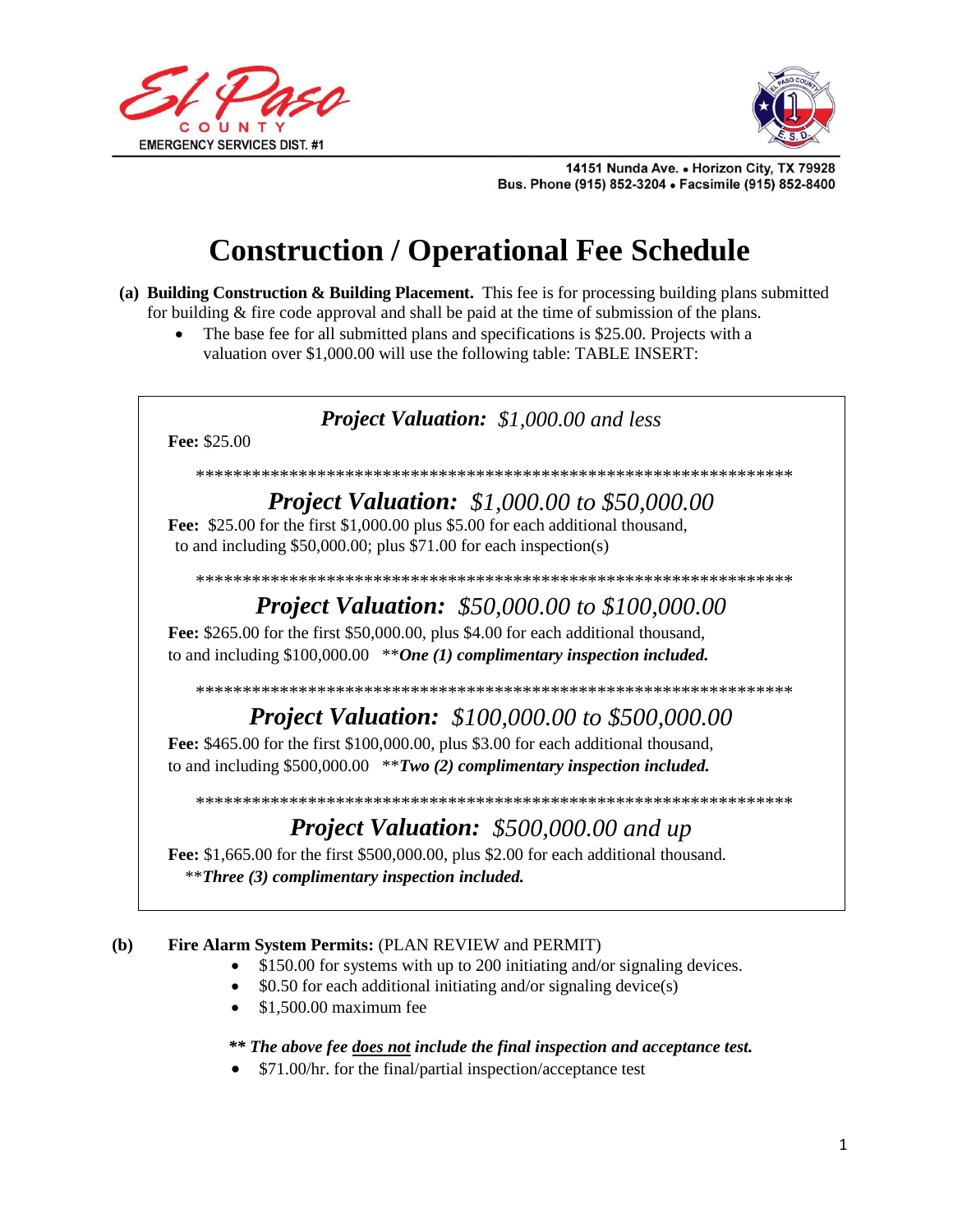



14151 Nunda Ave. . Horizon City, TX 79928 Bus. Phone (915) 852-3204 . Facsimile (915) 852-8400

#### **(c) Fire Protection System Permits.** (Sprinkler; Spray booths; Hoods; Special Systems; etc.)

- 1. Fixed pipe suppression system permit:
	- \$71.00 (Plan Review and Permit)
	- \$71.00/hr. for the final/partial inspection/acceptance test
- 2. Fire sprinkler system permit, per riser: (PLAN REVIEW and PERMIT)
	- \$150.00 for systems with up to 200 fire sprinkler heads
	- \$0.50 for each additional head
	- \$1,500.00 (Maximum fee, per riser)
		- $\circ$  5% total discount for buildings w/ 15 to 24 fire sprinkler risers
		- o 15% total discount for buildings w/ 25 to 34 fire sprinkler risers
		- o 25% total discount for buildings w/ 35 or more fire sprinkler risers

#### \*\* *The above fee does not include the 2-hour hydro-static test (AG/UG) or final.*

- \$71.00/hr. for the final inspection / acceptance test (shall be pre-paid)
- \$142.00 for any 2-hour hydro-static test or partial test (shall pre-paid)

#### **(d) Fire Hydrant / Standpipe / Water Supply/ Water Tank (UG or AG) Permit.**

• \$100.00 per system. The fee covers the plan review & permit process.

#### *\*\* The above fee does not include the 2-hour hydro-static test (AG/UG) or final.*

- \$71.00/hr. for the final/partial inspection/acceptance test (shall be pre-paid)
- \$142.00 for any 2-hour hydro-static test or partial test (shall pre-paid)
- **(e) Smoke Control System Installation Permit.** 
	- \$71.00 for each system, plus \$71.00 for each inspection
- **(f) Installation Permit: Flammable or Combustible Liquid Tanks; LPG Tanks; etc.** (PLAN REVIEW and PERMIT)
	- \$142.00 for each system, plus \$75.00 for each inspection

#### **(g) Preliminary Plan Review / Consultation**.

• \$70.00 per hour for the preliminary review of plans, which have not been submitted for approval for which no permit has been issued.

#### **(h) Re-inspection / Retest**.

- \$71.00/hr. for any re-inspection / re-test / partial inspection.
- \*\* This fee **shall be paid prior** any additional subsequent inspections are made.

#### **(i) Modification / Alteration Permit**.

- \$71.00 (PLAN REVIEW; PERMIT; and FINAL)
- *Includes:* Existing sprinkler systems (up to twenty sprinkler heads) Existing alarm systems (up to ten initiating/signaling devices) Existing fixed pipe fire protection system (up to ten devices)